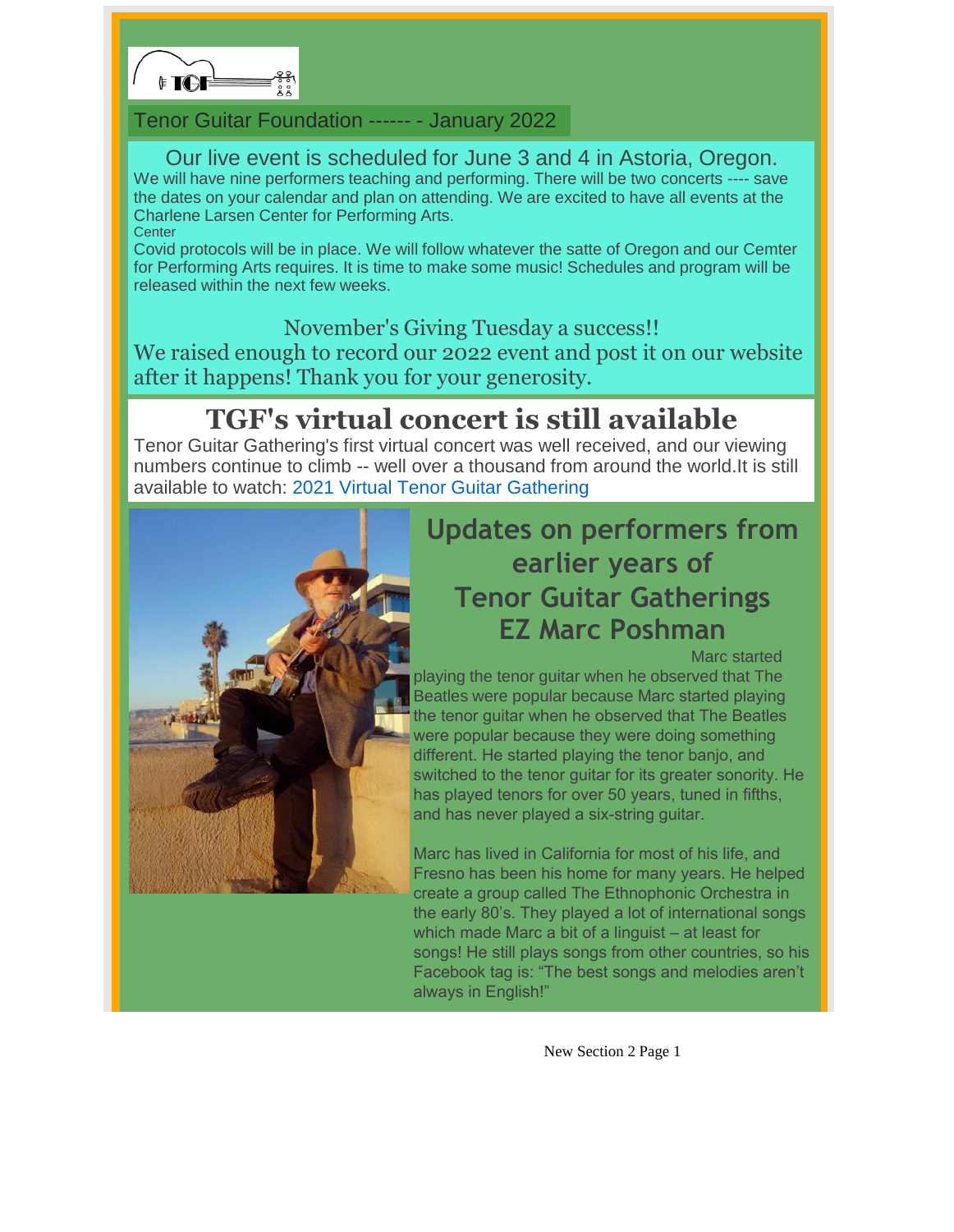

Marc said that the sheet music he's collected from 1925 to 1935 are a great source for

songs. As an example, he mentioned Vera Lynn's hit from just before WWII, "We'll Meet Again." We hope so, Marc! He's been playing duets at California events, performing Mexican songs with Mikal Sandoval, a fellow sheet music collector, and expert on pre-WWII vocals. She shares Marc's love of playing Latin American music.

Marc was trained as a graphic artist, and created several of the TGG posters, and the big banner that we continually use. He'd been with several musical groups, and even when his primary income was not from music, he continued playing.

primary income was not from music, he continued playing. When asked how he got the EZ Marc moniker, he said it was probably a bad idea, created in the early days to differentiate himself. But "it has stuck with me so now I run with it!"

During the pandemic, he's been working on modifying electric guitars and turning them into tenors. So far he has modified them into a tenor Stratocaster, tenor Telecaster, and tenor Jazzmaster.

Marc was recently diagnosed with Parkinson's, which has affected his left hand. He happily reports, however, that the last medication change has given him excellent results, and he plans on many more years of playing.

Here is a link to Marc's album:Marc's CD:

Left: One of Marc's modified Tenorcastors Upper Photo of Marc on a San Diego seawall goes to Michele **Janette** 

New Section 2 Page 2

Sponsors for TGG12 We are actively searching for sponsors for our 2022 live event. Please contact us if you are interested. All donations are tax deductible since Tenor Guitar Foundation is a 501(c)3 organization.